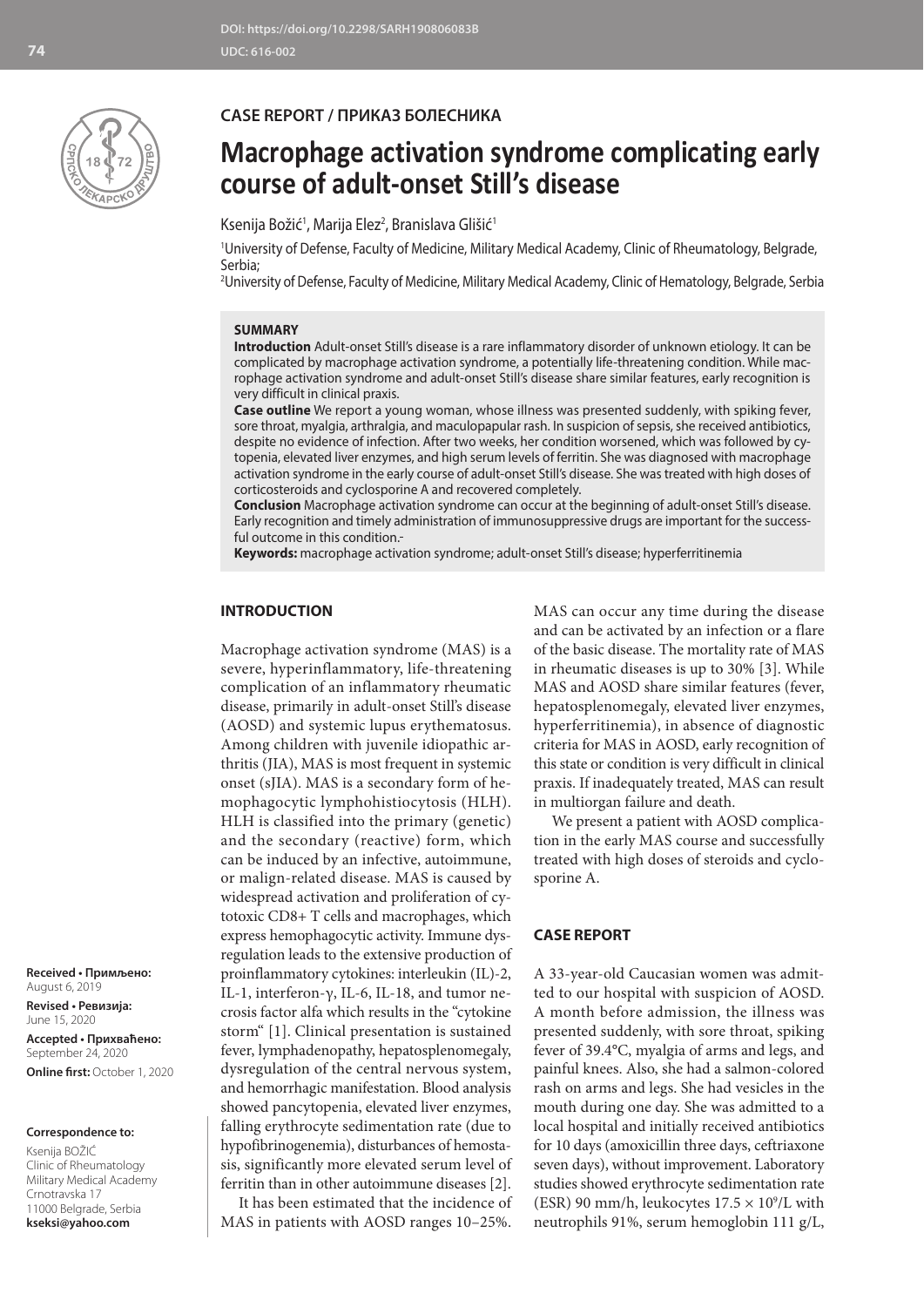

Figure 1. Cytological smear of bone marrow aspiration; in hypocellular bone marrow, a few macrophages were found and only one showed hemophagocytosis, which is not enough for macrophage activation syndrome diagnosis (May–Grunwald–Giemsa, 1000×)

platelets  $199 \times 10^9$ /L. In suspicion of sepsis, the patient was treated with empiric widespread spectrum of antibiotics and antimycotics, despite no evidence of infection. After two weeks of treatment, she became febrile continuously (> 40°C). At that time, laboratory findings showed thrombocytopenia 53  $\times$  10°/L followed by pancytopenia and elevated liver enzymes. Serum ferritin level was extremely high (24,900 μg/L). The suspicious of AOSD and administration of corticosteroids started with a dose of 60 mg per day. The patient's state was deteriorating despite the treatment, and after 25 days she was transferred to our hospital.

On admission to our department, the patient had a fever of 38.3°C, the blood pressure was low (80/60 mmHg), auscultatory method showed heart murmur of the mitral valve 2/6, skin and conjunctivae were icteric. The abdomen was diffusely tender and hepatosplenomegaly was detected. Her knees were tender, with the overall impression of a severely ill patient. Blood test showed ESR of 13 mm/h, C-reactive protein of 20.68 mg/L (< 5 mg/L), leukocytes of  $1.37 \times 10^9$ /L (4–10  $\times 10^9$ /L), neutrophils of 0.4  $\times 10^9$ , erythrocytes of 2.74  $\times$  10°(3.8–5.8  $\times$  10°/L), hemoglobin of 74 g/L (130–180 g/L), platelets of  $25 \times 10^9$  (160–370  $\times 10^9$ ). Chemistries showed: albumin 23 g/L (32–50 g/L), total bilirubin 74 μmol/L (< 18 μmol/L), aspartate aminotransferase 144 U/L (< 37 U/L), alanine aminotransferase 384 (14–59 U/L), alkaline phosphatase 1161 (70–290 U/L), lactate dehydrogenase 703 (120–246 U/L), γ-glutamyl transferase 968 (< 38 U/L), triglyceride 3.52 mmol/l (< 1.7 mmol/L). Coagulation studies showed fibrinogen 1.5 g/L  $(2.1-4 \text{ g/L})$ , D-dimer 6.98 mg/L  $(< 0.5 \text{ mg/L})$ , international normalized ratio at 1.26, activated partial thromboplastin time 34 seconds. Ferritin was elevated to 14,600 μg/l (20–280 μg/L). Two sets of blood and urine cultures were negative. Aspiration of bone marrow showed hypocellular pattern with macrophages in normal bloodline and only one macrophage, which showed hemophagocytosis (Figure 1). Subsequent serology tests showed negative findings for rheumatoid factor (RF), antinuclear antibodies (ANA), anticardiolipin antibodies, lupus anticoagulant, anti-beta2-glycoprotein I antibodies, antineutrophil cytoplasmic

antibody, and antimitochondrial antibodies. Extensive testing for infectious diseases showed that Epstein–Barr virus, cytomegalovirus, parvovirus, herpes simplex virus, hepatitis B, hepatitis C, and human immunodeficiency were negative. Transthoracic and transoesophageal ultrasound of the heart detected mitral regurgitation 2+, without any evidence of vegetation. Computed tomography (body scan) showed only hepato-splenomegaly without any pathologic morphological findings.

Due to the aforementioned findings, the suspicion for MAS was raised. Pulse dosing of methylprednisolone 500 mg daily was started for three days, continued with antibiotics (4.5 g of tazobactam intravenously every eight hours, 1 g of vancomycin every 12 hours, 1 gram of amikacin per day, and 200 mg of fluconazole per day). The patient became afebrile, but moderate bleeding appeared. Analyses showed that hematologic parameters dropped (leukocytes  $0.51 \times 10^9$ /L, hemoglobin 74 g/L, platelets 22  $\times$  10<sup>9</sup>). She was transferred to an isolation unit. Bone marrow biopsy showed hypoplastic pattern and did not reveal evidence of hemophagocytosis or hematological malignancy. Then we started treatment with dexamethasone of 32 mg in two doses, intravenous immunoglobulin (IVIG) 400 mg/kg per day for three days. Due to the absence of improvement of the hematological parameters, cyclosporine A was introduced in a dose of 5 mg/kg/day (with continuing until 200), continuing with high doses of dexamethasone. Following this kind of regimen, hematological parameters were improved on the seventh day, with fibrinogen normalized as well.

After three weeks, the patient was without complaints and blood tests resolved, except easily elevated  $\gamma$ -glutamyl transferase and ferritin (634 μg/L). The patient was discharged, with prescribed therapy of 0.5 mg of dexamethasone and 5 mg/kg/day of cyclosporine A, with planned gradual reduction. During the follow-up at the outpatient clinic over the next 12 months, the patient was without medical problems. Currently, her therapy is 0.5 mg/kg/ day of cyclosporine.

This case report was approved by the institutional ethics committee, and written consent was obtained from the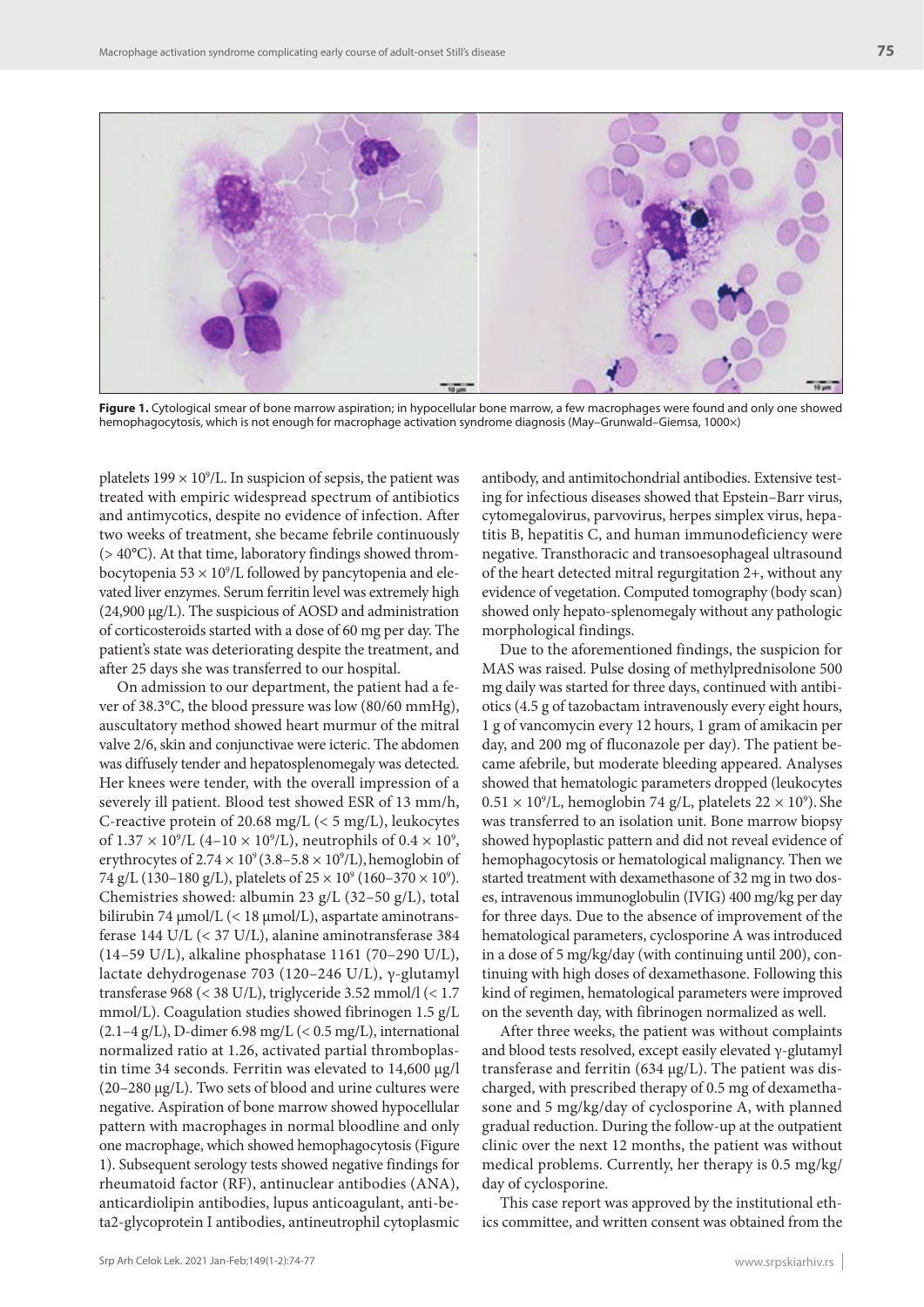patient for the publication of this case report and any accompanying images.

## **DISCUSSION**

AOSD is a rare, systemic, inflammatory disease of unknown etiology. Its estimated incidence rate is 0.16–0.4 cases in 100,000 people, and the prevalence is 1–34 cases in one million people [4]. The characteristic triad is a spiking fever, arthralgia and salmon-colored maculopapular rash. Typical blood analyses show leukocytosis (mostly neutrophils), elevated acute phase reactants, high serum levels of ferritin, and negative RF and ANA. Also, elevated liver function tests (enzymes in the blood) can be found. If suspicion for AOSD exists, diagnosis is made by excluding many other diseases with similar presentation including other autoimmune disorders.

In our patient, sepsis was a leading concern at the beginning, and she had received empirical antibiotics. Sepsis and MAS have similar clinical presentations; extensive findings for an infectious disease did not find any cause for concern, and sepsis was excluded. Hence, the initial clinical presentation was the early course of AOSD. Our patient had all four major criteria (fever of 39°C or higher for more than week, arthralgia, skin rash, leukocytosis > 10,000 mm3 with > 80% granulocytes) and most of the minor criteria (sore throat, splenomegaly, elevated liver enzymes, negative RF and ANA) for AOSD [5]. Two weeks later, the fever became persistent, followed by pancytopenia, hypofibrinogenemia, with an extreme elevation of ferritin level in the blood. This is indicated in the expression of MAS in the initial course of AOSD. At that moment, there are no valid diagnostic criteria for MAS in rheumatologic diseases in adults, and according to the literature data, we apply recommended HLH-2004 diagnostic guidelines [6]. In our patient, based on five of the eight HLH criteria (persistent fever, splenomegaly, 3-line cytopenia, hypertriglyceridemia, hypofibrinogenemia, hyperferritinemia) the diagnosis of MAS could be done.

Although the finding of hemophagocytosis in bone marrow applies to the gold standard of diagnosis of HLH, it is not determined in 30% of patients [7]. This can be

explained with hemophagocytosis in other organs such as the liver, the spleen, and the lymph nodes, which we did not examine in our patient.

Hyperferritinemia is a significant laboratory feature in MAS – it is not only an indicator of the acute inflammatory response, but it also has an immunomodulatory role. Extremely high serum values of ferritin play a role in the high release of cytokines. According to the contemporary findings, four conditions are classified as "hyperferritinemic syndrome": septic shock, catastrophic antiphospholipid syndrome, MAS, and AOSD [8]. There was no evidence of antiphospholipid syndrome or sepsis in our patient.

Treatment of patients with MAS was aimed at eliminating a potential cause of abnormal immune responses and using immunosuppressive drugs for the suppression of a harmful inflammatory response. Traditional therapy in patients with MAS and AOSD includes high-dose corticosteroids and immunosuppressive drug administration, preferably cyclosporine, IVIG, and less methotrexate, cyclophosphamide [9]. In patients refractory to traditional therapy, IL-1 receptor antagonist, anakinra, has a significant effect in interrupting cytokine network, which leads to clinical recovery. This was demonstrated in patients with MAS in sJIA [10]. Another human anti-IL-1β monoclonal antibody, canakinumab, could be used in refractory patients with MAS and AOSD, which is unfortunately not available in all countries [11]. In recent years, several genetic and immunological studies are trying to elucidate the pathogenic mechanism in adult MAS patients and lead to advances in the possible new therapeutic targets in the management of MAS [12]. It is quite clear that IL-1 receptor antagonists in the future may be the main drugs in treating AOSD-associated MAS patients.

In patient with fever of unknown etiology, AOSD should be considered as a possible cause. Postponing the administration of immunosuppressive therapy can be complicated by MAS. The leading findings that support the development of MAS in the AOSD are pancytopenia and hypofibrinogenemia. The timely application of high doses of corticosteroids and early introduction of cyclosporine A lead to an approving outcome of the disease.

**Conflict of interest:** None declared.

## **REFERENCES**

- Lerkvaleekul B, Vilaiyuk S. Macrophage Activation Syndrome: Early Diagnosis is Key. Open Access Rheumatol. 2018;10:117–28.
- Schulert GS, Grom AA. Pathogenesis of macrophage activation syndrome and potential for cytokine-directed therapies. Ann Rev Med. 2015;66:145–59.
- 3. Lenert A, Yao Q. Macrophage activation syndrome complicating adult onset Still's disease: A single centar series and comparison with literature. Semin Arthritis Rheum. 2016;45(6):711–6.
- 4. Giacomelli R, Ruscitti P, Shoenfeld Y. A comprehensive review on adult onset Still's disease. J Autoimmun. 2018;93:24–36.
- 5. Yamaguchi M, Ohta A, Tsunematsu T, Kasukawa R, Mizushima Y, Kashiwagi H, et al. Preliminary criteria for classification of adult Still's disease. J Rheumatol. 1992;19(3):424–30.
- 6. Henter JI, Home A, Arico M, Egeler RM, Filipovich AH, Imashuku S, et al. HLH-2004: Diagnostic and therapeutic guidelines for hemophagocytic lymphohistiocytosis. Pediatr Blood Cancer. 2007;48(2):124–31.
- 7. Machaczka M, Klimkowska M. Bone marrow assessment in the diagnosis of acquired hemophagocytic lymphohistiocytosis in adults. Am J Clin Pathol. 2015;143(2):308–9.
- 8. Rosário C, Zandman-Goddard G, Meyron-Holtz EG, D'Cruz DP, Shoenfeld Y. The hyperferritinemic syndrome: macrophage activation syndrome, Still's disease, septic shock and catastrophic antiphospholipid syndrome. BMC Med. 2013;11:185.
- 9. Gilboa M, Bornstein G, Ben-Zvi I, Grossman C. Macrophage activation syndrome complicating rheumatic diseases in adults: case-based review. Rheumatol Int. 2020;40(4):663–9.